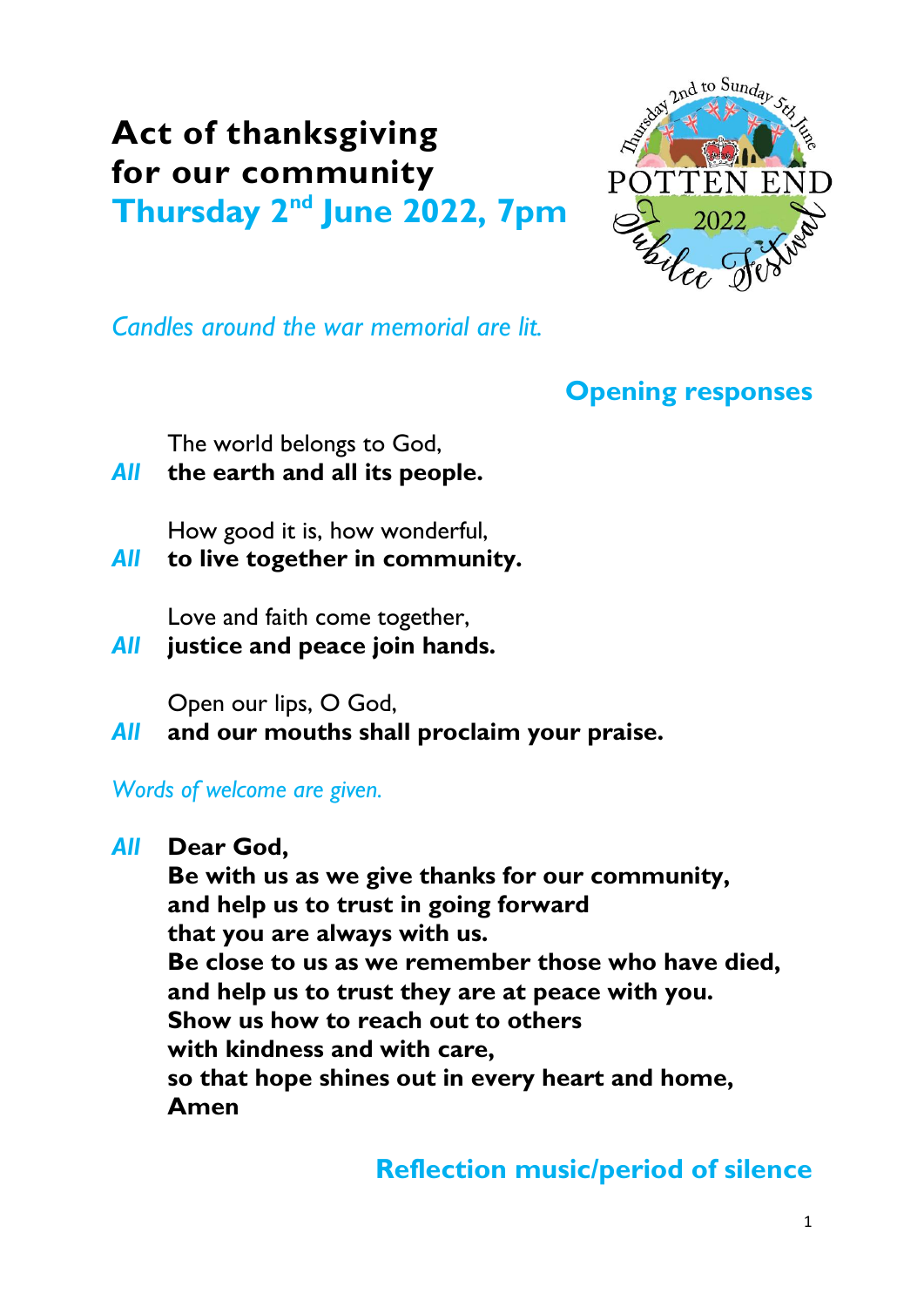## **Bible reading –** *Ecclesiastes 3.1-8*

#### **Everything Has Its Time**

For everything there is a season, and a time for every matter under heaven: a time to be born and a time to die, a time to plant and a time to uproot, a time to kill and a time to heal, a time to break down and a time to build up, a time to weep and a time to laugh, a time to mourn and a time to dance, a time to scatter stones and a time to gather them, a time to embrace and a time to refrain from embracing, a time to seek and a time to lose, a time to keep and a time to throw away, a time to tear and a time to mend, a time to be silent and a time to speak, a time to love and a time to hate, a time for war and a time for peace.

#### **Reflection –** *the Revd. Joe Roberts*

#### **Candle lighting**

#### **Time of Prayer**

Loving God,

You hold all our times in your hands, our past, our present, our future. Be close to us now as we remember all the difficulties and disappointments during the pandemic. Be especially close to all of us who are thinking of someone we loved and knew, but see no longer, whether family, friend, colleague or neighbour. Help us to trust that they are at peace with you, and comfort us with your presence.

Loving God, Help us to live as people of hope, light and love.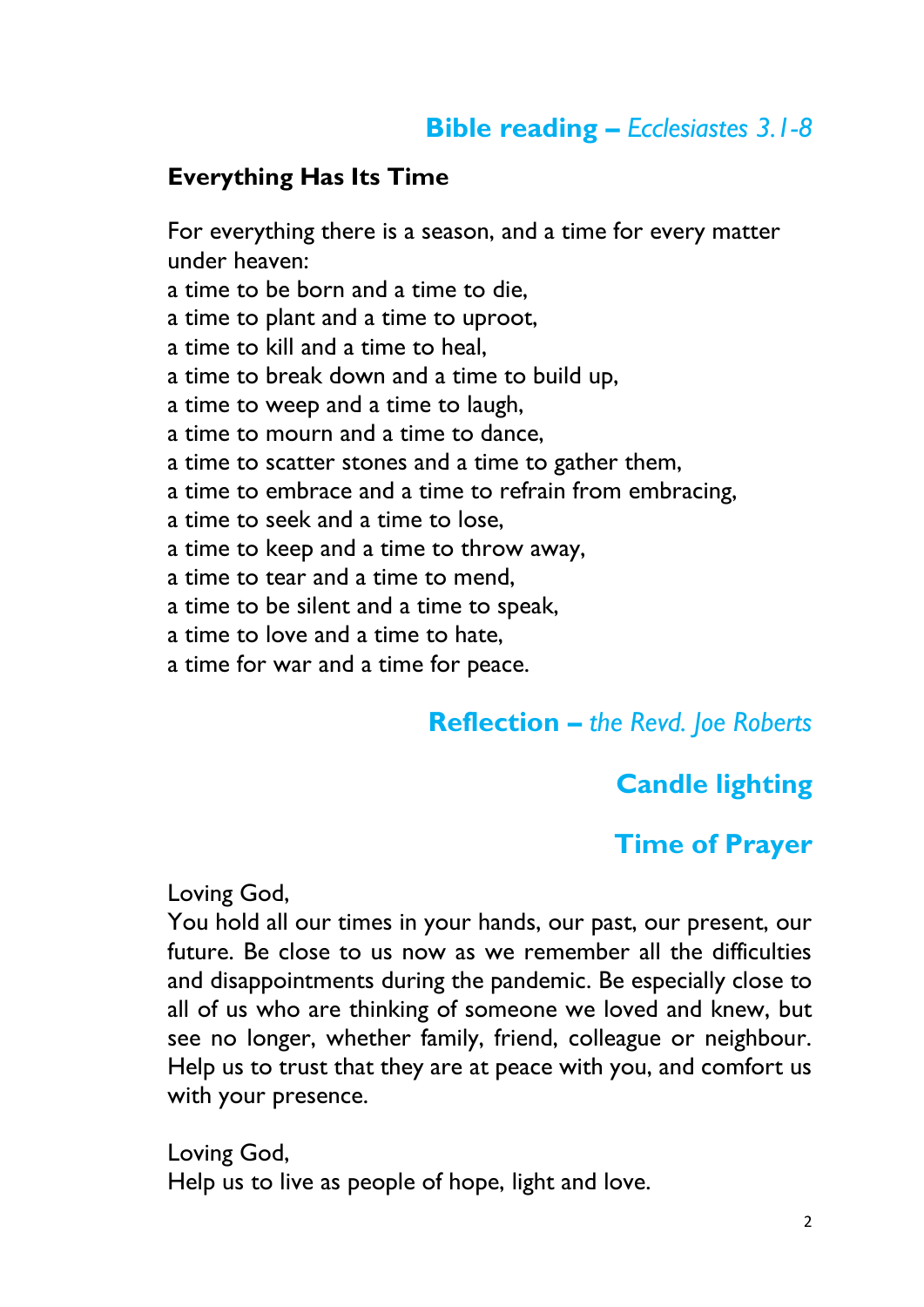Inspire us in our lives to bring comfort and joy to others. Be with those who are struggling in mind, body or spirit, and give courage to those who are facing uncertainty and change ahead. Help each of us to keep our eyes fixed on you, that we may reflect your light to all whom we meet.

Loving God,

You place us in families and communities, and we give you thanks for all those around us who serve us and help us in so many ways. Give wisdom to community leaders, to our schools, hospitals, care homes and other agencies who make a difference to our lives. Help each of us to have the courage to reach out with thanks and kindness to those around us and to speak words of faith as we share the good news of your love

*All* **Our Father, who art in heaven, hallowed be thy name; thy kingdom come; thy will be done; on earth as it is in heaven. Give us this day our daily bread. And forgive us our trespasses, as we forgive those who trespass against us. And lead us not into temptation; but deliver us from evil. For thine is the kingdom, the power and the glory, for ever and ever. Amen.**

# **Reflection music/period of silence**

## **Thanksgiving**

For the roots of our community, and of *all* our communities:

*All* **We thank you, living God.**